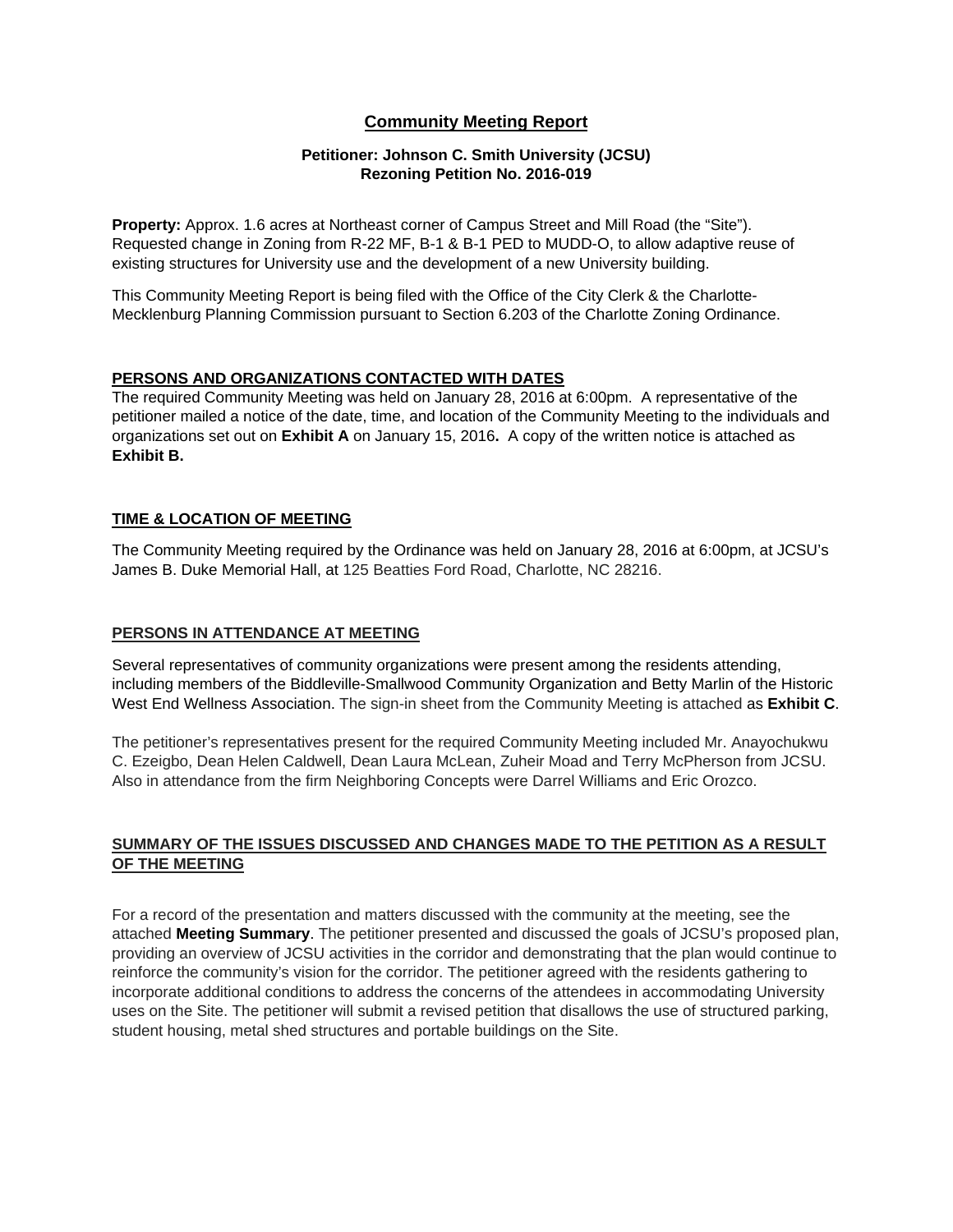#### **MEETING SUMMARY**

#### **Introductions**

Mr. Anayochukwu C. Ezeigbo opened the meeting and introduced the JCSU staff and project team members. He then invited the community residents attending to make their introductions.

#### **Overview of Petitioner's presentation:**

Mr. Ezeigbo begun the petitioner's presentation by introducing the mandate of JCSU University to collaborate closely with the local community in continuing the transformations of the Northwest Corridor. Under the leadership of Dr. Ronald Carter, the University adopted core expectations in its strategic vision. Among them is an expectation to deepen its relationships with its immediate neighbors. A related focus is to coincide its physical planning with the community's neighborhood goals (see "Seven Clear Expectations for Radical Transformation of the University in the Next Five Years" in **Exhibit D** for the meeting handouts distributed at the meeting).

Dr. Helen Caldwell, Dean of the College of Professional Studies, provided an overview of the School of Social Work, its academic and outreach programs, and its plans and hopes for proposed use of the Historic Mt. Carmel Baptist Church on the Site. Some of her main points:

- Like a church, the focus of the program is to help people.
- Student work, in internships, academic professional role settings and community outreach programs, may have many tie-ins to community life and is facilitated by professional experts.
- Including meeting spaces for the community, outreach programs facilitated by the Mt. Carmel academic setting may include service to seniors, financial literacy, computers classes, kinship care, parental workshops and various others.
- Students are trained to listen professionally and to respond adaptively to the situation at hand.
- The community is invited to participate alongside it.
- The University's vision is not remain an elite entity and extend outside its gates, and is seeking to be a catalyst for change by inviting the community's talents and contribution.
- Dr. Caldwell invited attendees to participate with the question: What would you like to happen in this area?

Dr. Laura McLean, Dean of the Metropolitan College, then provided an overview of the Metropolitan College and its mission:

- The college provides online and evening degree programs for adult students in social work, business administration, criminology, and sport management.
- Classes are offered in a traditional setting, all online or in a hybrid combination of both.
- By 2020, the traditional aged student will be in the minority.
- Programs for veterans and transitioning service members, with benefits.
- An ideal program to serve the educational needs of Charlotte's working residents, including local residents.

A discussion ensued as to what extent social work programs will be held in the church and how these could benefit preservation goals. The Biddleville-Smallwood Community Organization, in particular, wants to preserve the African-American heritage of the neighborhood and retain its historic character. Their members would want to ensure improvement goals don't lower the quality of life of residents or displace them. Dean Caldwell explained the Master of Social Work (MSW) program is designed for clinical practice to tackle and address such issues. There are also outreach programs and internships across the city, and the community could participate with these. Moreover, JCSU looks to plug in local experts into its work. Dean Caldwell pointed out that the church building represents a purpose - to represent and build up community. Remaining vacant, it is no longer "speaking" for the community. "We want it to speak."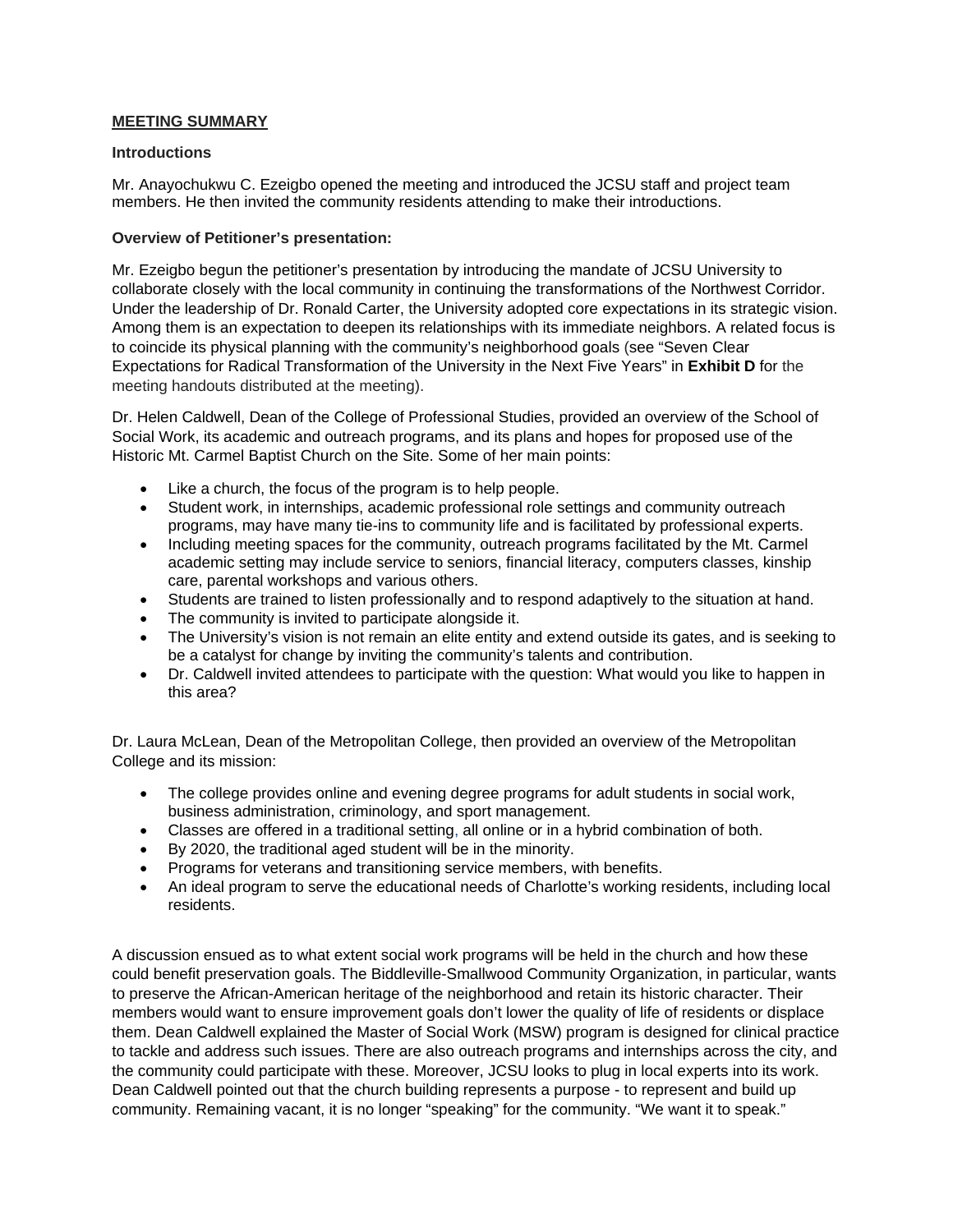A resident, Mr. James Turner, asked when the MSW program would begin. Dean Caldwell responded that the MSW nationally accredited degree was already started and is proudly graduating its first graduates in May. They are ready to begin their internships. The Bachelors of Social Work (BSW) program is also capable and impacts greatly the research and outreach work of the department. She explained that "we have well prepared, unique young people". The students of the BSW program are recognized widely for their ability to connect with residents where others simply can't. They could work in the neighborhood, "*if* you need it". Mr. Turner requested that, indeed, JCSU should work in the neighborhood and needs assistance particularly for Bruns Academy and with community organizing. Dean Caldwell responded that the University is very interested continuing to hear the needs and encouraged all the attendees to write down needs. JCSU is mobilizing an aging population project, in particular, to study these impacts and address service needs.

Dean McLean added that the Metropolitan College is actually working with Bruns Academy and will submit a proposal soon to fund an opportunity to provide mentoring for parents in need. Also, a recent development in the news is that adults receiving food stamps will be required to enroll in training programs, and she is working with the DSS to find out if JCSU can provide training at the campus (and in the future, at the Mt. Carmel site). JCSU is invested here, as our neighbors are more likely to frequent programs inside their community. She herself is invested and has an aunt in the Smallwood community. Dean McLean offered to attend the next Biddleville-Smallwood Community Organization meeting to go into further details and discuss opportunities.

Mr. Ezeigbo then presented an overview of the University's mission and efforts in the community and why the University wanted to now address the Mt. Carmel site. Among the points covered:

- Four main goals: maintain the historic value of Mt. Carmel, support the School of Social Work, continue the ongoing Northwest transformation, and to build a productive connection to the Charlotte community and JCSU's immediate neighbors.
- JCSU's transformative projects in the corridor are catalysts of transformation; these include: the JCSU Arts Factory, Mosaic Village, the George E. Davis House (a formerly seriously deteriorated historic home), the James B. Duke Memorial Hall renovation and JCSU's new STEM hall. The Mt. Carmel restoration is the next step.
- The University collaborates closely with the Historic Landmarks Commission in every preservation effort and you have seen the proven track record of high quality results.
- JCSU's commitment and investment stake in the quality of the corridor is high in excess of \$65 million, plus the yearly fee for the Gold Rush.
- The University is quite conscious of the high importance of its front entry presence on Beatties Ford Road and Dr. Carter is a lead advocate for the streetcar project, connecting the campus to Uptown.

#### **Overview of Petition # 2016-019**

Darrel J. Williams, the Mt. Carmel renovation project's principal architect, then provided an overview of the proposed reuse and development of the Site. He provided an overview of the restorative work, touching on the restoration of the exterior and describing the restoration of the sanctuary to its historic state. Minor alterations to the building at the back will be needed in order to introduce an elevator and HVAC system to the building.

Mr. Williams described that the two residential buildings will remain to provide flexibility to expand the School of Social Work program if it should need it. The houses will continue to be used as housing for faculty or staff otherwise. In the first revision, the proposed use of the houses was clarified to state: "Existing Duplex and Single-Family Home to remain as is *for university use or to provide housing for University affiliated faculty or persons*" (portion added in italics). The commitment thus ensures that higher density housing, currently allowed by right in R-22 MF district, does not densify this portion of the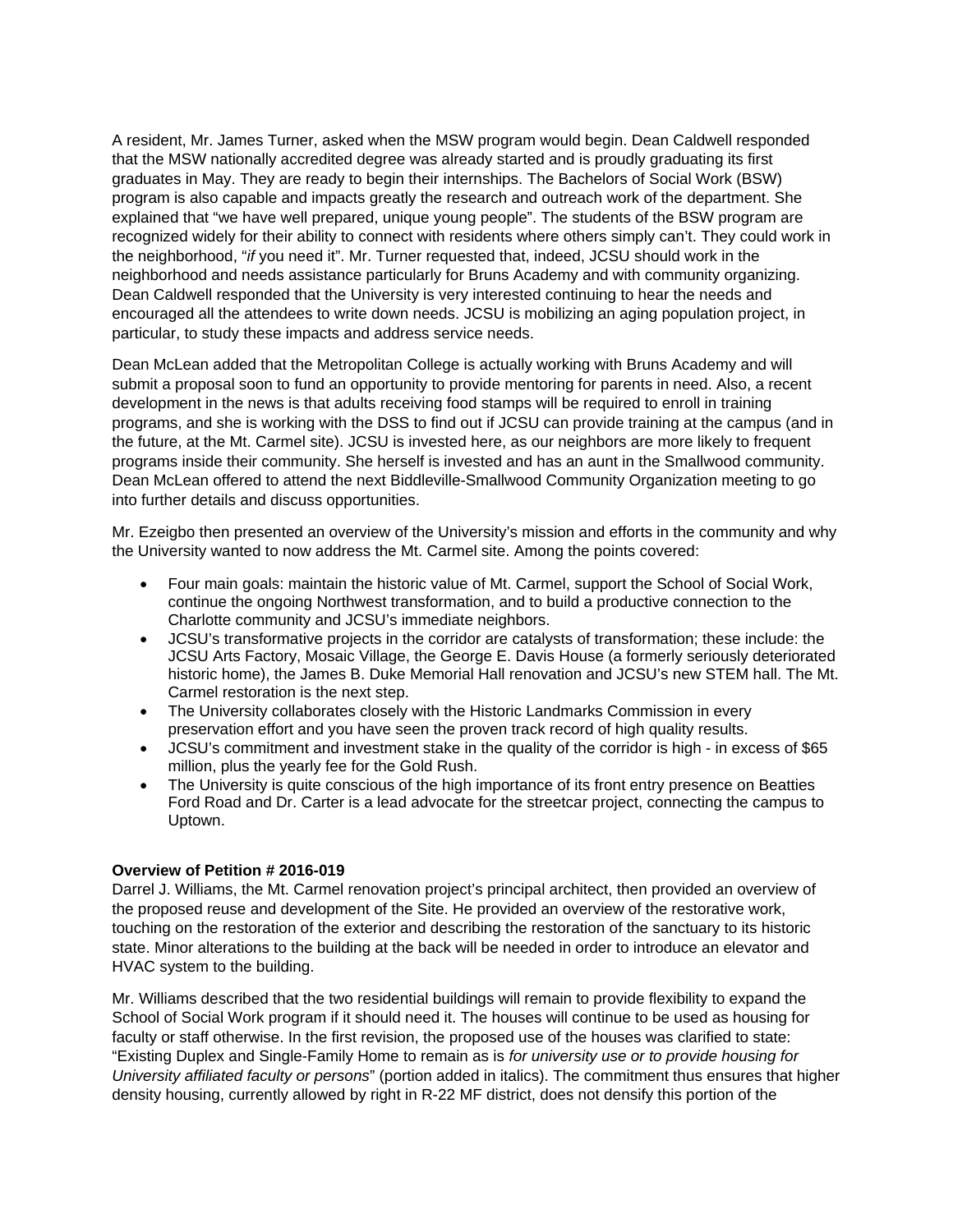property. The petition is proposed to be clarified further by replacing the word "persons" with "staff" so that it is clear that student housing is not intended. If the SSW faces interim pressures before a new building can be added, faculty offices can be moved to the residences to relieve space in Mt. Carmel.

Mr. Williams then discussed the "future University building" indicated on the plan adjacent to Beatties Ford Road (see map handout in **Exhibit D**). While the building could not be designed until the University raises the funds at some point in the future for a program still to be developed, the petition incorporates architectural standards that the future design must abide by on top of the standards that must conform to MUDD. As a result of recent input from community members (from a meeting with the Historic West End Wellness Association on January 10 and from input relayed from Justin Harlow after the petitioner's presentation of the plan to the Biddleville-Smallwood Community Organization at a meeting on January 21), standards will be added to explicitly disallow structured parking, metal shed and portable buildings on site. Mr. Williams pointed out that the current zoning is B-1 and many uses are allowed by right. The commitment to limit the uses allowed on the Site is a sign of the University's stake in the future of the neighborhood.

A discussion ensued regarding the inclusion of these latter portions of the program and why the petitioner needed to include the houses and future building site in the rezoning. Mr. Ezeigbo explained that the path to develop the future building is still undetermined. However, the plan's entitlement would be a critical first step that would be needed to open up options as the growth of the SSW ensues. In particular, it would aid the University in approaching a benefactor.

If approved, renovation work on the Mt. Carmel church is anticipated to begin within the end of the year.

#### **Conclusion**

The attendees expressed that the meeting discussion clarified many matters and most expressed agreement that the plan represented significant points that could benefit the community with the rezoning. The JCSU and Neighboring Concepts team committed to incorporating the changes (as discussed above) into the next petition revision and will continue to work with the residents to incorporate their input.

After the final comments were wrapped up, Mr. Ezeigbo closed out the meeting and thanked the attendees for participating.

Respectfully submitted, this 5<sup>th</sup> day of February, 2016.

cc: LaQuett White, Charlotte-Mecklenburg Planning Department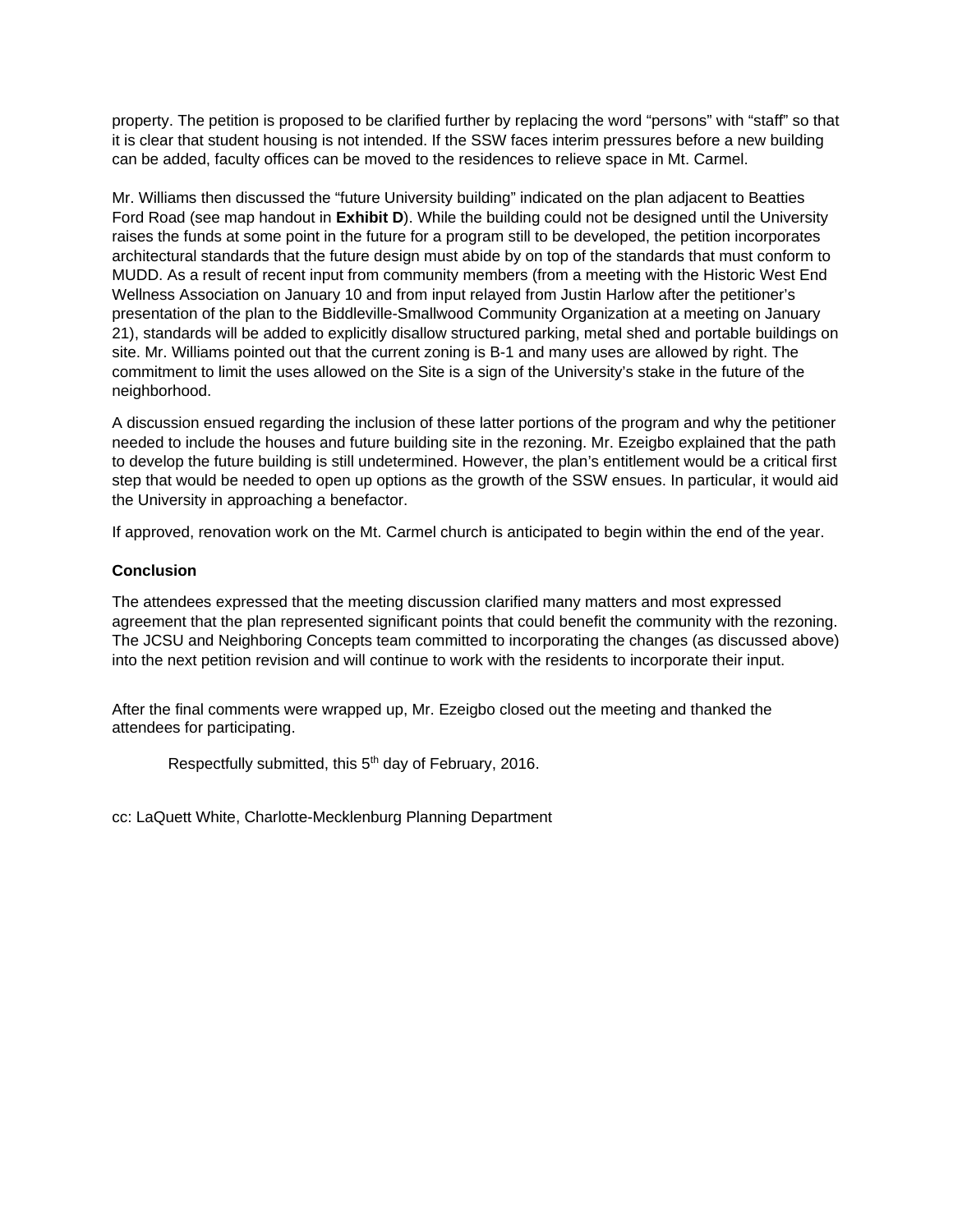## **EXHIBIT A**

# $\overline{A}$  1 of 4

| Pet. No.          | FirstName | LastName            | OrgLabel                                            | MailAddres                 | MailCity  | Ma MailZip      |
|-------------------|-----------|---------------------|-----------------------------------------------------|----------------------------|-----------|-----------------|
| 2016-019          | Charles   | Jones               | Biddleville/Five Points Comm.                       | 2014 West Trade Street     | Charlotte | <b>NC 28216</b> |
| 2016-019          | Lois      | Moore               | Eleanore Heights Community Assoc.                   | 2901 Coronet Way           | Charlotte | <b>NC 28208</b> |
| 2016-019 Mary     |           | Stitt               | Park on Oaklawn (CHA)                               | 200 Frazier Avenue, Unit D | Charlotte | <b>NC 28216</b> |
| 2016-019          | Thomas    | Sadler              | Greenville HOA & Resident Assoc.                    | 1211 Spring Street         | Charlotte | <b>NC 28206</b> |
| 2016-019          | James     | Turner              | McCrorey Heights-Oaklawn Assoc.                     | 1633 Madison Avenue        | Charlotte | <b>NC 28216</b> |
| 2016-019          | Dorothy   | Crowder             | Parkview NA                                         | 2931 Morson Street         | Charlotte | <b>NC 28208</b> |
| 2016-019 Jerry    |           | <b>Black</b>        | Taylor-LaSalle Crime Watch Comm.                    | 1626 Taylor Avenue         | Charlotte | <b>NC 28216</b> |
| 2016-019          | Mattie    | Marshall            | Historic Washington Heights Comm. Assoc., Inc.      | 2304 Booker Avenue         | Charlotte | <b>NC 28216</b> |
| 2016-019          | John      | Schwaller           | Third Ward NA                                       | 245 Victoria Avenue        | Charlotte | <b>NC 28202</b> |
| 2016-019          | Beth      | Marlin              | Historic West End Wellness Assoc.                   | 508 Beatties Ford Road     | Charlotte | <b>NC 28216</b> |
| 2016-019 Gerald   |           | Green               | <b>Biddleville Residents &amp; Friends</b>          | 2018 West Trade Street     | Charlotte | <b>NC 28216</b> |
| 2016-019 Mable    |           | Latimer             | Orvis Street Org.                                   | 1431 Orvis Street          | Charlotte | <b>NC 28216</b> |
| 2016-019 Anna     |           | Hood                | Oaklwn Comm. Improvement Assoc.                     | 1327 Orvis Street          | Charlotte | <b>NC 28216</b> |
| 2016-019          | Charles   | Jones               | Biddleville-Smallwood Comm. Org.                    | 2014 West Trade Street     | Charlotte | <b>NC 28216</b> |
| 2016-019          | Odessa    | Alexander           | Smallwood In Action                                 | 101 South Smallwood Place  | Charlotte | <b>NC 28208</b> |
| 2016-019 Thelma   |           | <b>Byers-Bailey</b> | Lincoln Heights NA                                  | 1816 Beatties Ford Road    | Charlotte | <b>NC 28216</b> |
| 2016-019 Shirley  |           | Fulton              | Wesley Heights Comm. Assoc.                         | 608 Walnut Avenue          | Charlotte | <b>NC 28208</b> |
| 2016-019 Lillian  |           | Roberts             | Taylor-LaSalle Crime Watch Comm.                    | 1800 Taylor Avenue         | Charlotte | <b>NC 28216</b> |
| 2016-019 Nevada   |           | Graham              | Wesley Heights Comm. Assoc.                         | 304 Grandin Road           | Charlotte | <b>NC 28232</b> |
| 2016-019          | Natalie   | Beard               | McCrorey Heights Comm. Assoc.                       | 1615 Washington Avenue     | Charlotte | <b>NC 28216</b> |
| 2016-019          | Lucille   | Smith               | Greenville Urban Comm.                              | 1217 Fontana Avenue        | Charlotte | <b>NC 28206</b> |
| 2016-019 Kris     |           | Kellogg             | Wesley Heights Comm. Assoc.                         | 417 Grandin Road           | Charlotte | <b>NC 28208</b> |
| 2016-019 William  |           | Worsley             | Oaklawn Park Comm. Improve. Assoc.                  | 1713 Miles Court           | Charotte  | <b>NC 28216</b> |
| 2016-019 Stephen  |           | Nett                | Wesley Heights NA                                   | 133 South Summit Avenue    | Charlotte | <b>NC 28208</b> |
| 2016-019 Aaron    |           | Sanders             | Oaklawn Park CO                                     | 1414 Orvis Street          | Charlotte | <b>NC 28216</b> |
| 2016-019 Michelle |           | Sutton              | Lincoln Heights NA                                  | 2008 St Mark Street        | Charlotte | <b>NC 28216</b> |
| 2016-019          | Mike      | Sposato             | <b>Third Ward</b>                                   | 807 Clarkson Mill Ct       | Charlotte | <b>NC 28202</b> |
| 2016-019          | James     | Turner              | <b>Biddleville NA</b>                               | 327 Campus Street          | Charlotte | <b>NC 28216</b> |
| 2016-019 Thomas   |           | Blue                | Third Ward NA                                       | 214 N Irwin St             | Charlotte | <b>NC 28202</b> |
| 2016-019 J'Tanya  |           | Adams               | Seversville Comm. Org                               | PO Box 32072               | Charlotte | <b>NC 28232</b> |
| 2016-019 Melissa  |           | Gaston              | The Park at Oaklawn HOA                             | 1833 Stroud Park Court     | Charlotte | <b>NC 28206</b> |
| 2016-019 Colette  |           | Forrest             | Wilmore                                             | 209 South Summit Avenue    | Charlotte | <b>NC 28208</b> |
| 2016-019          | William   | Hughes              | Oaklawn Park Comm. Improvement Assoc.               | 1513 Russell Avenue        | Charlotte | <b>NC 28216</b> |
| 2016-019 Ashley   |           | Curtis              | <b>Biddleville-Smallwood Community Organization</b> | 2220 Roslyn Avenue         | Charlotte | <b>NC 28208</b> |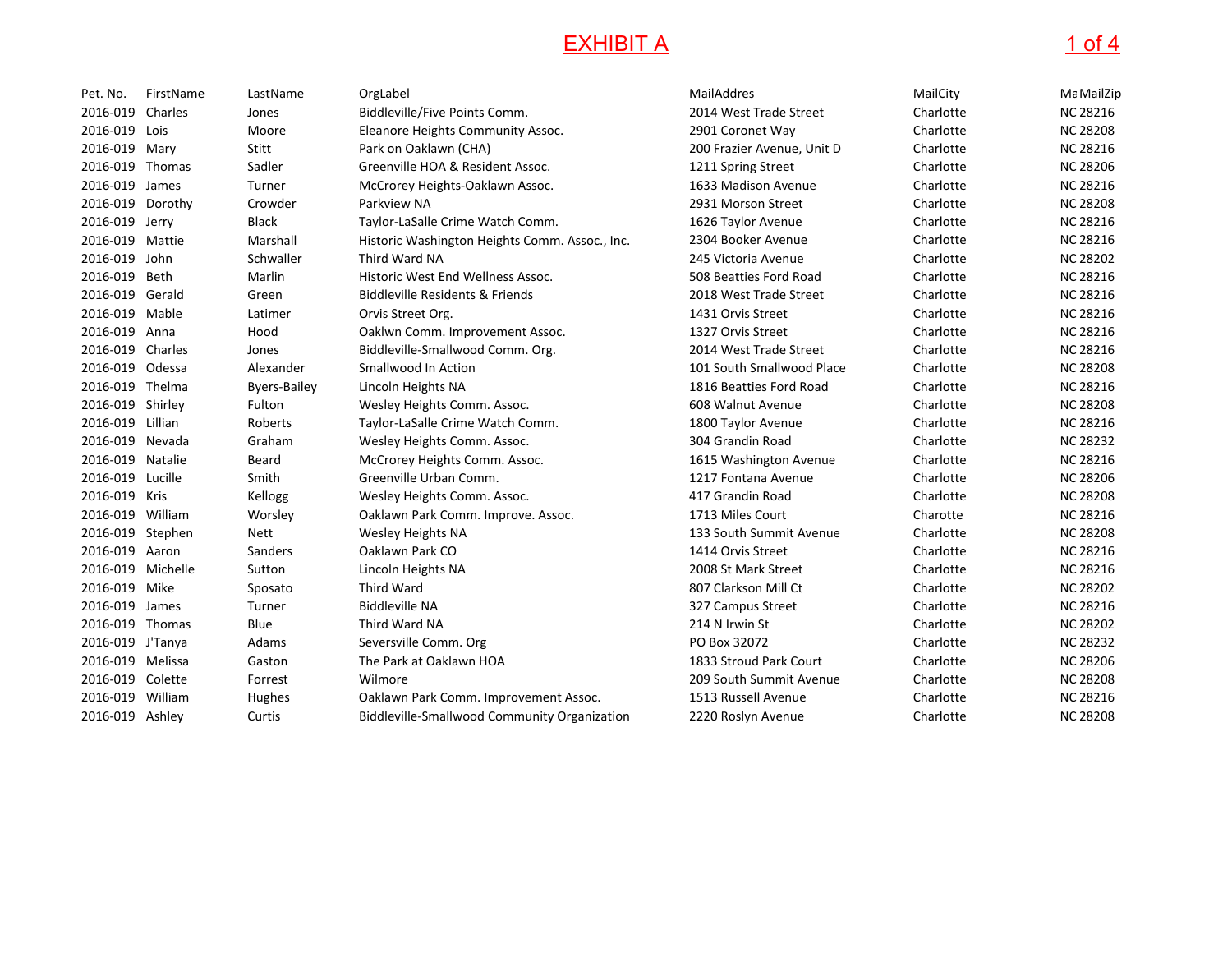## **EXHIBIT A**

# $\overline{A}$  2 of 4

| Pet_No | TaxPID                     | ownerlastn                                       | ownerfirst             | cownerfirs        | cownerlast                                | mailaddr1                   | mailaddr2 city |                  |           | state zipcode |
|--------|----------------------------|--------------------------------------------------|------------------------|-------------------|-------------------------------------------|-----------------------------|----------------|------------------|-----------|---------------|
|        |                            | 2016-019 06903327 2015B PROPERTY OWNER LLC       |                        |                   |                                           | 3300 FERNBROOK LN N STE 210 |                | PLYMOUTH         | MN        | 55447         |
|        |                            | 2016-019 06903326 7640BCP LLC                    |                        |                   |                                           | 4701 PIPER GLEN DR          |                | <b>CHARLOTTE</b> | <b>NC</b> | 28277         |
|        |                            | 2016-019 06903555 ASIEGBUNAM                     | <b>ANTHONY I</b>       | <b>FLORENCE N</b> | ASIEGBUNAM                                | PO BOX 220287               |                | <b>CHARLOTTE</b> | <b>NC</b> | 28222         |
|        | 2016-019 06903432 BURNS    |                                                  | LAKEYA                 |                   | CHARLOTTE INC C/O HABITAT FOR HUMANITY OF | PO BOX 220287               |                | CHARLOTTE        | <b>NC</b> | 28222         |
|        |                            | 2016-019 06901124 CAROLINA URBAN PROPERTIES      | <b>LTD</b>             |                   |                                           | PO BOX 668529               |                | CHARLOTTE        | <b>NC</b> | 28266         |
|        |                            | 2016-019 06901130 CAROLINA URBAN PROPERTIES LTD  |                        |                   |                                           | PO BOX 668529               |                | CHARLOTTE        | ΝC        | 28266         |
|        | 2016-019 06901125 DEAN     |                                                  | <b>NEVONIA</b>         |                   |                                           | 417 BEATTIES FORD RD        |                | CHARLOTTE        | NC        | 28216         |
|        |                            | 2016-019 06901126 FIRST LEGACY FEDERAL CREDIT    | <b>UNION</b>           |                   |                                           | PO BOX 16285                |                | CHARLOTTE        | NC        | 28297         |
|        | 2016-019 06903302 FORD     |                                                  | <b>ANDREW H</b>        |                   | JESSIE S FORD (H/W)                       | 5835 LINDEN RIDGE LN        |                | CHARLOTTE        | <b>NC</b> | 28216         |
|        | 2016-019 06903303 FORD     |                                                  | <b>ANDREW H</b>        |                   | JESSIE S FORD (H/W)                       | 5835 LINDEN RIDGE LN        |                | CHARLOTTE        | NC        | 28216         |
|        | 2016-019 06903304 FORD     |                                                  | <b>ANDREW H</b>        |                   | JESSIE S FORD (H/W)                       | 5835 LINDEN RIDGE LN        |                | CHARLOTTE        | ΝC        | 28216         |
|        | 2016-019 06903322 FORD     |                                                  | <b>ANDREW H</b>        |                   | JESSIE S FORD (H/W)                       | 5835 LINDEN RIDGE LN        |                | CHARLOTTE        | ΝC        | 28216         |
|        |                            | 2016-019 06901117 GENERAL ALUMNI ASSOC OF        | JOHNSON C SMITH UNIV   |                   |                                           | PO BOX 30354                |                | CHARLOTTE        | <b>NC</b> | 28230         |
|        |                            | 2016-019 06903433 GETHSEMANE AFRICAN METH        | EPISCOPAL ZION CHURCH  |                   |                                           | 1708 PATTON AVE             |                | CHARLOTTE        | ΝC        | 28216         |
|        | 2016-019 06901116 HARDY    |                                                  | <b>TYRONE</b>          |                   |                                           | PO BOX 35187                |                | CHARLOTTE        | NC        | 28235         |
|        |                            |                                                  |                        |                   |                                           |                             |                |                  |           | 28216         |
|        |                            | 2016-019 06903553 HENDERSON                      | <b>WILLIAM E</b>       |                   | SARAH I HENDERSON (H/W)                   | 331 MILL RD                 |                | CHARLOTTE        | NC        |               |
|        | 2016-019 07821102 HOPKINS  |                                                  | MICHAEL                |                   |                                           | PO BOX 668529               |                | <b>CHARLOTTE</b> | NC.       | 28266         |
|        | 2016-019 07821130 HOPKINS  |                                                  | MICHAEL                |                   |                                           | PO BOX 668529               |                | CHARLOTTE        | NC        | 28266         |
|        | 2016-019 06903559 JETER    |                                                  | <b>EARL JR</b>         |                   | <b>MARIE JETER</b>                        | 429 CAMPUS ST               |                | CHARLOTTE        | <b>NC</b> | 28202         |
|        |                            | 2016-019 06901105 JOHNSON C SMITH UNIVERSITY INC |                        |                   | ATTN: DEBRA HOLLIS                        | 100 BEATTIES FORD RD        |                | CHARLOTTE        | NC        | 28216         |
|        |                            | 2016-019 06901120 JOHNSON C SMITH UNIVERSITY INC |                        |                   | ATTN: DEBRA HOLLIS                        | 100 BEATTIES FORD RD        |                | CHARLOTTE        | NC        | 28216         |
|        |                            | 2016-019 06901121 JOHNSON C SMITH UNIVERSITY INC |                        |                   | <b>ATTN: DEBRA HOLLIS</b>                 | 100 BEATTIES FORD RD        |                | CHARLOTTE        | NC        | 28216         |
|        | 2016-019 06901239 JOZSA    |                                                  | <b>BRANDON</b>         | RACHEL            | <b>COLLINS</b>                            | 318 MILL RD                 |                | <b>CHARLOTTE</b> | ΝC        | 28216         |
|        |                            | 2016-019 06901238 LOMASCOLO                      | <b>FRANK</b>           |                   |                                           | 322 MILL RD                 |                | CHARLOTTE        | NC        | 28216         |
|        | 2016-019 06903552 LORUSSO  |                                                  | <b>BRIAN G</b>         |                   |                                           | 327 MILL RD                 |                | CHARLOTTE        | <b>NC</b> | 28216         |
|        | 2016-019 06901205 LOUCKES  |                                                  | <b>ROBERT J</b>        |                   |                                           | 316 MILL RD                 |                | CHARLOTTE        | <b>NC</b> | 28216         |
|        | 2016-019 07821209 MARLIN   |                                                  | <b>BETTY ELIZABETH</b> |                   | <b>JOHNSON</b>                            | 508 BEATTIES FORD RD        |                | CHARLOTTE        | NC        | 28216         |
|        | 2016-019 06901201 MARTIN   |                                                  | <b>GUY F</b>           | <b>BARBARA A</b>  | <b>MARTIN</b>                             | P O BOX 690924              |                | <b>CHARLOTTE</b> | NC.       | 28227         |
|        | 2016-019 06903329 MAUROSE  |                                                  | <b>ENEE A</b>          |                   |                                           | 419 FRENCH ST               |                | <b>CHARLOTTE</b> | ΝC        | 28217         |
|        | 2016-019 06903328 NEAL     |                                                  | GREGORY                |                   |                                           | 112 SIDNEY CT               |                | <b>MONROE</b>    | <b>NC</b> | 28110         |
|        |                            | 2016-019 06903402 NORTHWEST CORRIDOR COMMUNITY   | <b>REAL EST CORP</b>   |                   |                                           | PO BOX 28                   |                | <b>CHARLOTTE</b> | ΝC        | 28216         |
|        | 2016-019 06903557 PEELER   |                                                  | WILHELMINA SABRINA     |                   |                                           | 421 CAMPUS ST               |                | CHARLOTTE        | <b>NC</b> | 28216         |
|        |                            | 2016-019 06903431 PERIOD DESIGN CONCEPTS LLC     |                        |                   |                                           | <b>415 BEATTIES FORD RD</b> |                | CHARLOTTE        | NC        | 28216         |
|        |                            | 2016-019 06903556 PERIOD DESIGN CONCEPTS LLC     |                        |                   |                                           | <b>415 BEATTIES FORD RD</b> |                | CHARLOTTE        | ΝC        | 28216         |
|        | 2016-019 06901203 PETTICE  |                                                  | DANA R                 |                   |                                           | 326 MILL RD                 |                | CHARLOTTE        | <b>NC</b> | 28216         |
|        | 2016-019 06903558 ROBINSON |                                                  | <b>KING DAVID</b>      |                   |                                           | 423 CAMPUS ST               |                | CHARLOTTE        | NC        | 28216         |
|        |                            | 2016-019 06901101 SCHOOL WORKERS FEDERAL CREDIT  | <b>UNION</b>           |                   |                                           | PO BOX 16285                |                | <b>CHARLOTTE</b> | ΝC        | 28216         |
|        |                            | 2016-019 06901102 SCHOOL WORKERS FEDERAL CREDIT  | <b>UNION</b>           |                   |                                           | PO BOX 16285                |                | CHARLOTTE        | NC        | 28216         |
|        |                            | 2016-019 06901127 SCHOOL WORKERS FEDERAL CREDIT  | <b>UNION</b>           |                   |                                           | PO BOX 16285                |                | CHARLOTTE        | <b>NC</b> | 28216         |
|        |                            | 2016-019 06901128 SCHOOL WORKERS FEDERAL CREDIT  | <b>UNION</b>           |                   |                                           | 431 BEATTIES FORD RD        |                | CHARLOTTE        | NC.       | 28216         |
|        |                            | 2016-019 06903554 SFH FINANCIAL LLC              |                        |                   |                                           | PO BOX 2741                 |                | HUNTERSVILLE     | <b>NC</b> | 28070         |
|        |                            | 2016-019 06903320 SFRH CHARLOTTE RENTAL LP       |                        |                   |                                           | PO BOX 480220               |                | CHARLOTTE        | ΝC        | 28269         |
|        |                            | 2016-019 07821103 SMITH JOHNSON C                | UNIVERSITY INC         |                   |                                           | 100 BEATTIES FORD RD        |                | CHARLOTTE        | <b>NC</b> | 28216         |
|        |                            | 2016-019 07821129 SMITH JOHNSON C                | UNIVERSITY INC         |                   |                                           | 100 BEATTIES FORD RD        |                | CHARLOTTE        | NC        | 28216         |
|        |                            | 2016-019 06901103 SMITH JOHNSON C UNIV INC       |                        |                   |                                           | 100 BEATTIES FORD RD        |                | CHARLOTTE        | ΝC        | 28216         |
|        |                            | 2016-019 06901104 SMITH JOHNSON C UNIV INC       |                        |                   |                                           | 100 BEATTIES FORD RD        |                | CHARLOTTE        | ΝC        | 28216         |
|        |                            | 2016-019 06901113 SMITH JOHNSON C UNIV INC       |                        |                   |                                           | 100 BEATTIES FORD RD        |                | CHARLOTTE        | NC        | 28216         |
|        |                            | 2016-019 06901114 SMITH JOHNSON C UNIV INC       |                        |                   |                                           | 100 BEATTIES FORD RD        |                | CHARLOTTE        | ΝC        | 28216         |
|        |                            | 2016-019 06901115 SMITH JOHNSON C UNIV INC       |                        |                   |                                           |                             |                |                  | <b>NC</b> | 28216         |
|        |                            |                                                  |                        |                   |                                           | 100 BEATTIES FORD RD        |                | <b>CHARLOTTE</b> |           |               |
|        |                            | 2016-019 06901123 SMITH JOHNSON C UNIV INC       |                        |                   |                                           | 100 BEATTIES FORD RD        |                | CHARLOTTE        | NC        | 28216         |
|        |                            | 2016-019 07820105 SMITH JOHNSON C UNIV INC       |                        |                   |                                           | 100 BEATTIES FORD RD        |                | CHARLOTTE        | NC.       | 28216         |
|        |                            | 2016-019 07820106 SMITH JOHNSON C UNIV INC       |                        |                   |                                           | <b>160 BEATTIES FORD RD</b> |                | <b>CHARLOTTE</b> | <b>NC</b> | 28216         |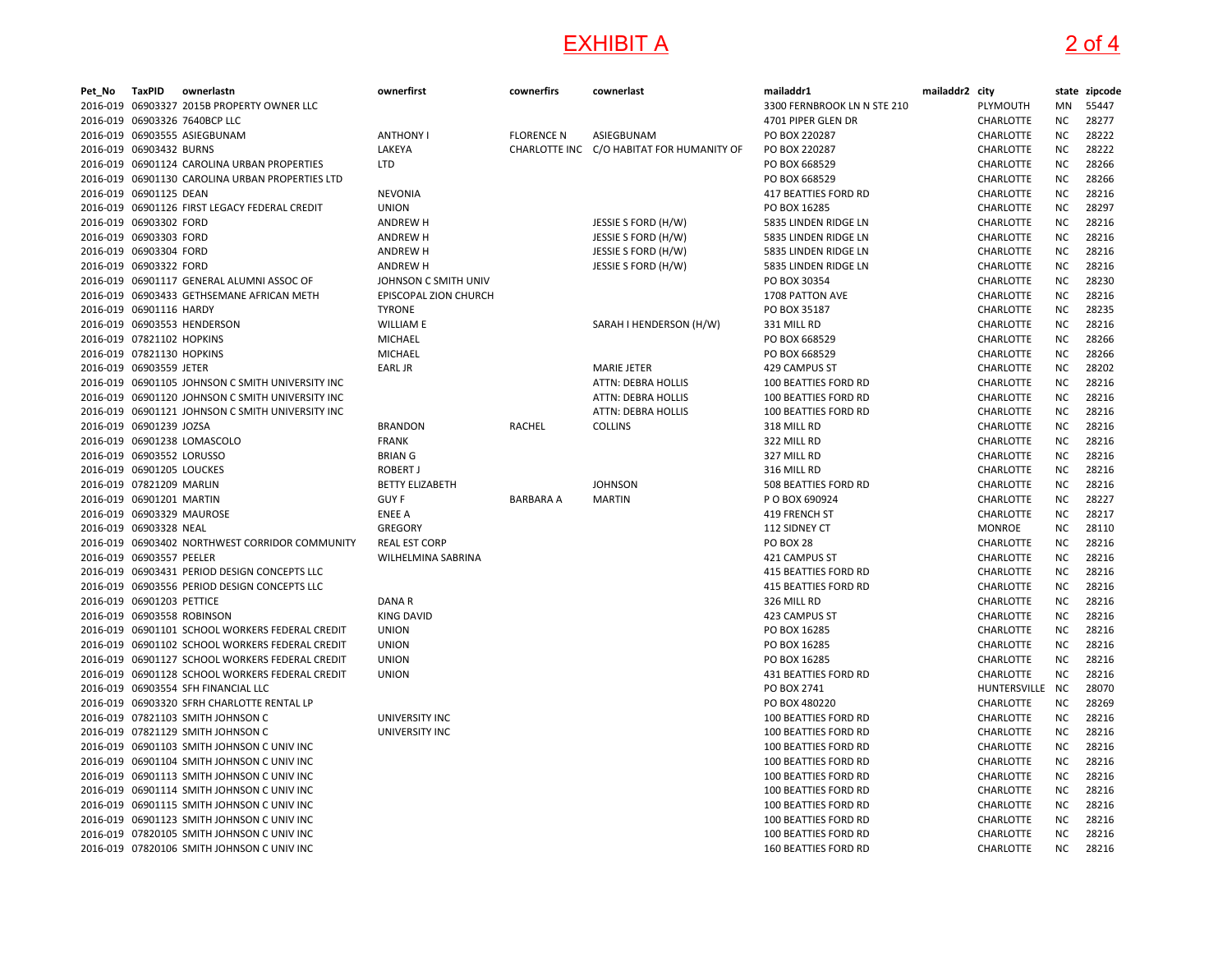## **EXHIBIT A**

# $\overline{A}$  3 of 4

| 2016-019 06901110 SMITH JOHNSON C UNIVERSITY     |                     |                 |               | 100 BEATTIES FORD RD        | <b>CHARLOTTE</b> | <b>NC</b> | 28216 |
|--------------------------------------------------|---------------------|-----------------|---------------|-----------------------------|------------------|-----------|-------|
| 2016-019 06901237 SMITH JOHNSON C UNIVERSITY     |                     |                 |               | 100 BEATTIES FORD RD        | <b>CHARLOTTE</b> | <b>NC</b> | 28216 |
| 2016-019 06901106 SMITH JOHNSON C UNIVERSITY INC |                     |                 |               | 100 BEATTIES FORD RD        | <b>CHARLOTTE</b> | NC.       | 28216 |
| 2016-019 06901108 SUMMIT & CROWNE PARTNERS LLC   |                     |                 |               | 1003 VIRGINIA AVE SUITE 210 | ATLANTA          | GA        | 30354 |
| 2016-019 06901109 SUMMIT AND CROWNE PARTNERS LLC |                     |                 |               | 1003 VIRGINIA AVE SUITE 210 | ATLANTA          | GA        | 30354 |
| 2016-019 06903551 TRUE HOLINESS CHURCH           | OF JESUS CHRIST INC |                 |               | 1801 GRIERS GROVE RD APT E  | <b>CHARLOTTE</b> | <b>NC</b> | 28216 |
| 2016-019 06903549 TRUE HOLINESS CHURCH OF JESUS  | <b>CHRIST INC</b>   |                 |               | 321 MILL RD                 | <b>CHARLOTTE</b> | <b>NC</b> | 28216 |
| 2016-019 06901202 TURNER                         | JAMES L             | <b>EVELYN D</b> | <b>TURNER</b> | 327 CAMPUS ST               | <b>CHARLOTTE</b> | <b>NC</b> | 28216 |
| 2016-019 06901119 WEBB                           | <b>NOELL</b>        |                 |               | 1419 SW ALDER ST            | PORTLAND         | OR.       | 97205 |
| 2016-019 06903325 WEN PROPERTIES LLC             |                     |                 |               | PO BOX 472782               | <b>CHARLOTTE</b> | NC.       | 28247 |
| 2016-019 06903330 WEN PROPERTIES LLC             |                     |                 |               | PO BOX 472782               | <b>CHARLOTTE</b> | <b>NC</b> | 28247 |
| 2016-019 06901118 WEST NINTH LLC                 |                     |                 |               | 315 WEST 9TH ST             | <b>CHARLOTTE</b> | <b>NC</b> | 28202 |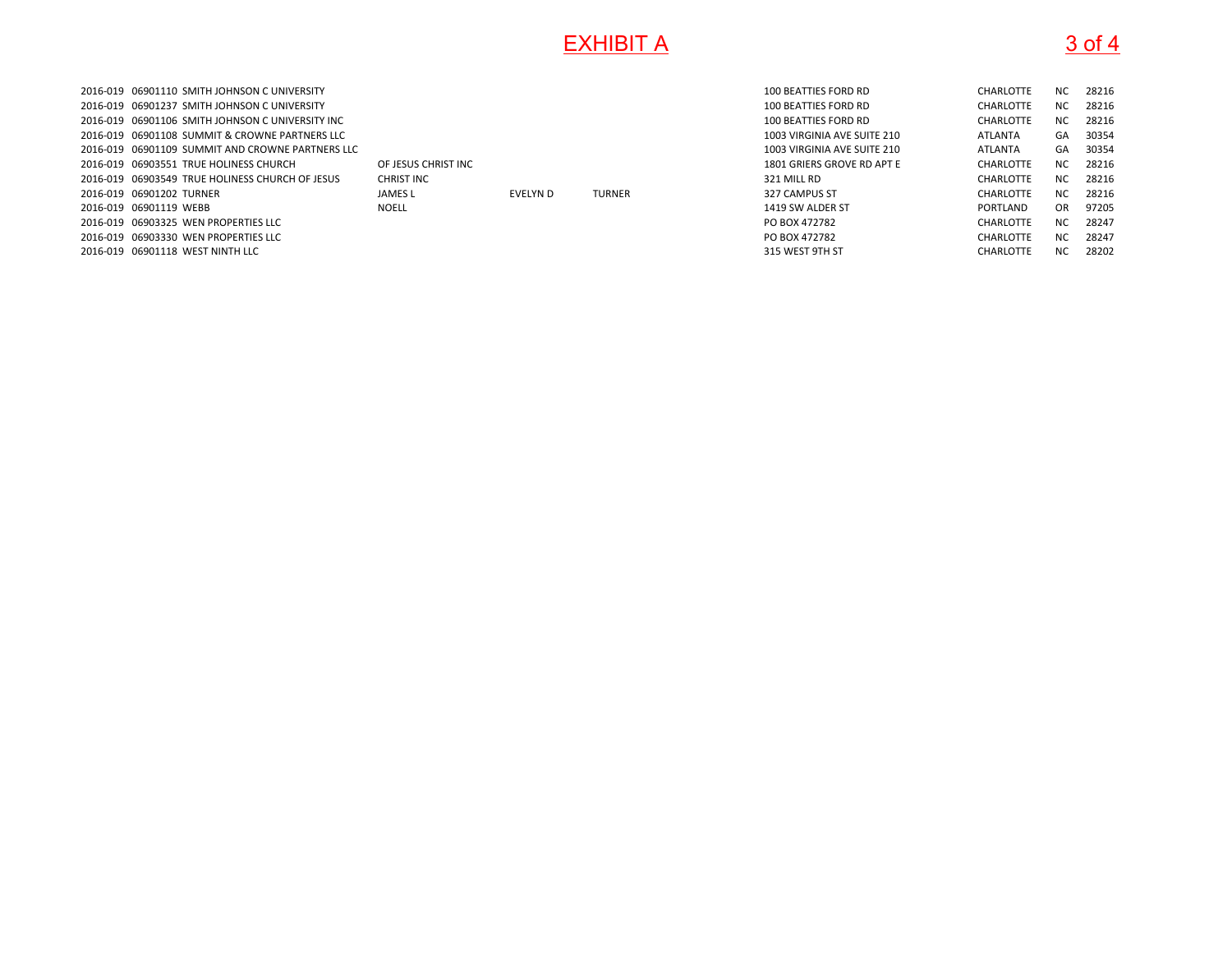## **CITY OF CHARLOTTE, NORTH CAROLINA MAYOR AND CITY COUNCIL, 2015-2017** EXHIBIT A 4 of 4

**Office Contact Information Jennifer W. Roberts Mayor 600 E. 4th Street Charlotte, NC 28202-2244 Telephone: 704-336-2241 mayor@charlottenc.gov Mayor Pro Tem Vi Lyles Council Member At-Large 600 E. 4th Street Charlotte, NC 28202-2244 Telephone: 704-336-3431 vlyles@charlottenc.gov Claire Green Fallon Council Member At-Large PO Box 481325 Charlotte, NC, 28269 Telephone: 704-336-6105 cfallon@charlottenc.gov Julie Eiselt Council Member At-Large 600 E. 4th Street Charlotte, NC 28202-2244 Telephone: to come Julie.eiselt@charlottenc.gov James Mitchell Council Member At-Large 600 E. 4th Street Charlotte, NC 28202-2244 Telephone: to come james.mitchell@charlottenc.gov Patsy B. Kinsey Council Member, District 1 2334 Greenway Avenue Charlotte, NC 28204 Telephone: 704-336-3432 pkinsey@charlottenc.gov Al Austin Council Member, District 2 600 E. 4th Street Charlotte, NC 28202-2244 Telephone: 704-336-3185 aaustin@charlottenc.gov LaWana Mayfield Council Member, District 3 600 E. 4th Street Charlotte, NC 28202-2244 Telephone: 704-336-3435 lmayfield@charlottenc.gov Gregory A. Phipps Council Member, District 4 600 E. 4th Street Charlotte, NC 28202-2244 Telephone: 704-336-3436 gaphipps@charlottenc.gov John N. Autry Council Member, District 5 600 E. 4th Street Charlotte, NC 28202-2244 Telephone: 704-336-2777 jautry@charlottenc.gov Kenny Smith Council Member, District 6 600 E. 4th Street Charlotte, NC 28202-2244 Telephone: 704-574-7241 krsmith@charlottenc.gov Edmund H. Driggs Council Member, District 7 600 E. 4th Street Charlotte, NC 28202-2244 Telephone: 704-432-7077 ed@eddriggs.com**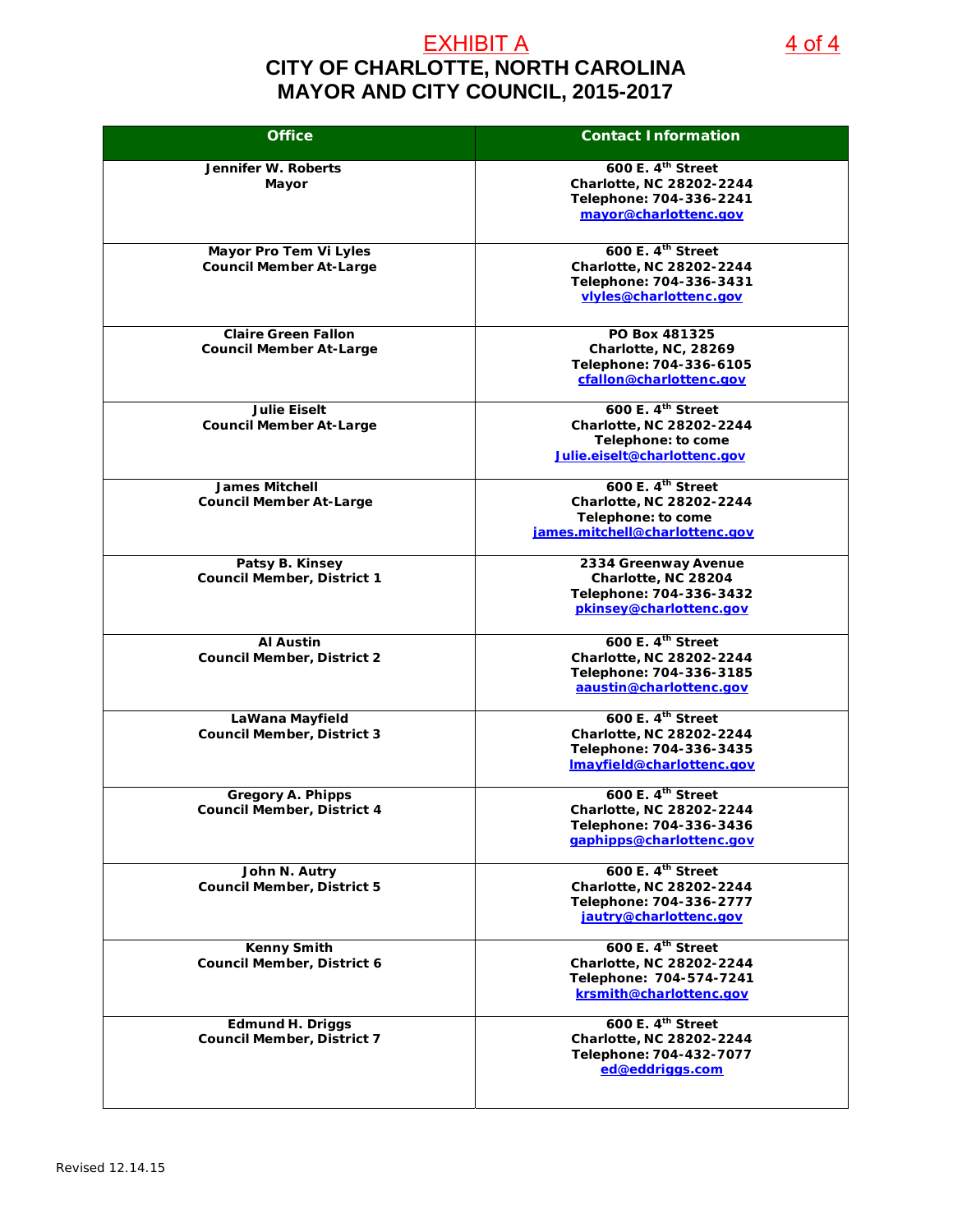### EXHIBIT B 1

### **NOTICE TO INTERESTED PARTIES OF COMMUNITY MEETING**

| Subject:           | Community Meeting -- Rezoning Petition filed by Johnson C. Smith<br>University to rezone approximately 1.61 acres located on the northeast<br>corner of Campus Street and Mill Road in order to preserve existing structures<br>and allow the adaptive reuse of the existing Mt. Carmel Baptist Church<br>building for University use and to develop a new University building. |
|--------------------|---------------------------------------------------------------------------------------------------------------------------------------------------------------------------------------------------------------------------------------------------------------------------------------------------------------------------------------------------------------------------------|
| Meeting Date/Time: | Thursday, January 28, 2016 at 6:00 p.m.                                                                                                                                                                                                                                                                                                                                         |
| Place of Meeting:  | <b>JCSU James B. Duke Memorial Hall</b><br>125 Beatties Ford Road<br>Charlotte, NC 28216                                                                                                                                                                                                                                                                                        |
| Petitioner:        | Johnson C. Smith University                                                                                                                                                                                                                                                                                                                                                     |
| Petition No.:      | 2016-019                                                                                                                                                                                                                                                                                                                                                                        |

We are assisting Johnson C. Smith University (the "Petitioner") in connection with the Rezoning Petition it has filed with the Charlotte-Mecklenburg Planning Department seeking to rezone approximately 1.6 acres of land on the northeast corner of Campus Street and Mill Road (the "Site"). The purpose of the rezoning is to permit the renovation of the Mt. Carmel Baptist Church historic church building for university use and to allow the future development of a new university building fronting Beatties Ford Road. The Site also includes a duplex at 400 Campus Street and a residence at 407 Mill Road that are proposed to remain as is.

In accordance with the requirements of the City of Charlotte Zoning Ordinance, the Petitioner will hold a Community Meeting prior to the February 15, 2016 Public Hearing for the purpose of discussing the rezoning proposal with nearby property owners and organizations. The Charlotte- Mecklenburg Planning Department's records indicate that you are either a representative of a registered neighborhood organization or an owner of property that adjoins, is located across the street from, or is near the Site.

Accordingly, on behalf of the Petitioner, we give you notice that representatives of the Petitioner will hold a Community Meeting regarding the Rezoning Petition on **Thursday, January 28, 2015 at 6:00 p.m. at the James B. Duke Memorial Hall ("Duke Hall") located at 125 Beatties Ford Road**. The property is accessed from the side street of Dixon Street. The Duke Hall is the building furthest west on the property. Parking is available on the lot behind the JCSU Davis House at 301 Campus Street, immediately across the street on Dixon Street. Additional parking for meeting attendees is located behind JCSU's cottages (Counseling Center and Violet Washington Cottage) located at the northwest corner of Dixon Street and Beatties Ford Road.

Representatives of the Petitioner look forward to sharing this rezoning proposal with you and to answering any questions you may have with respect to the Rezoning Petition. In the meantime, should you have any questions or comments about this matter, please call Mr. Anayochukwu C. Ezeigbo at 704-330-1412.

cc: Councilman Austin

Date Mailed: January 12, 2016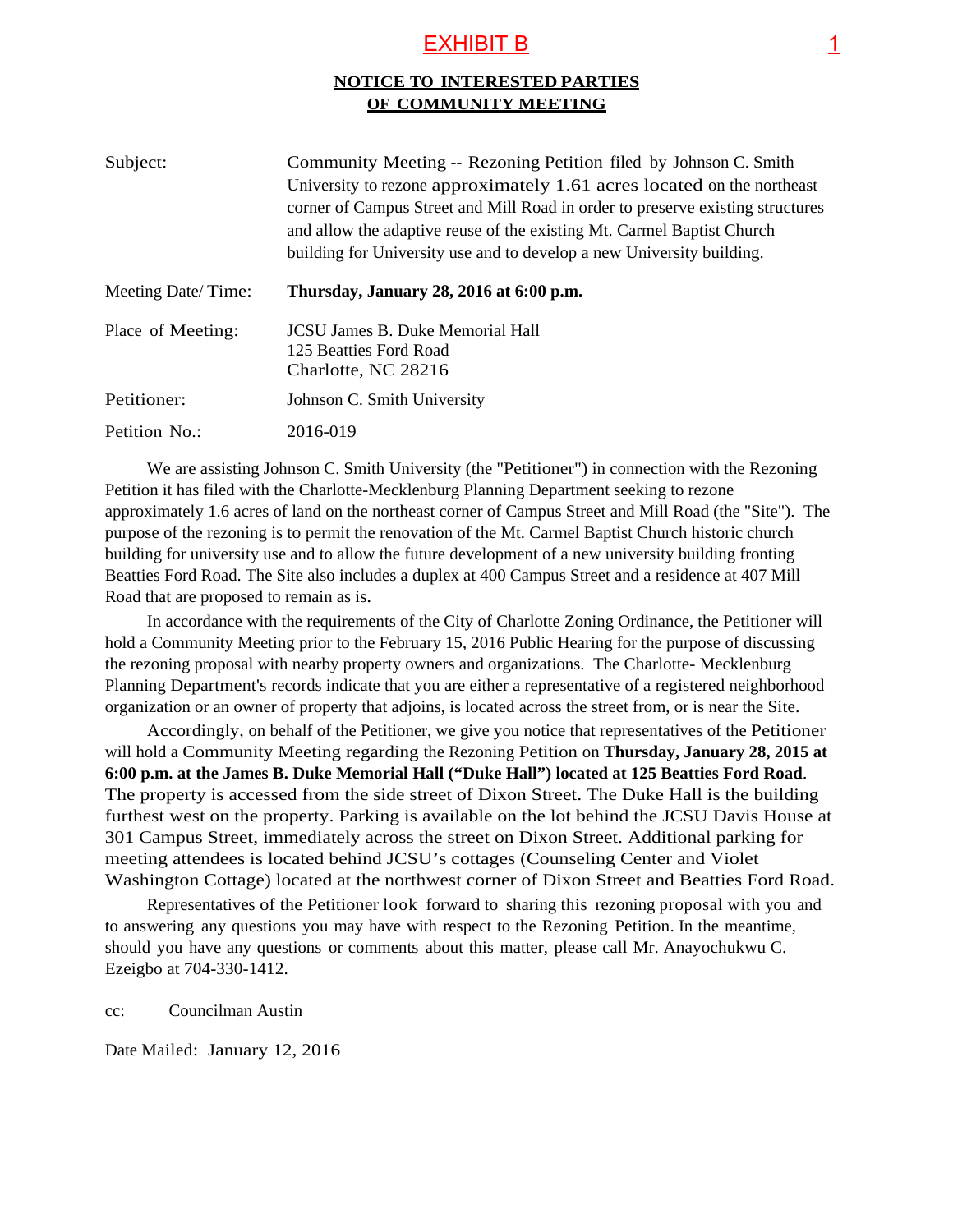## EXHIBIT C 1 of 3PETITIONER: JOHNSON C. SMITH UNIVERSITY DEVELOPMENT REZONING PETITION NO. 2016-019

## SITE: NORTHEAST CORNER OF MILL ROAD AND CAMPUS STREET

January 28, 2016

6:00 PM, James B. Duke Memorial Hall, JCSU

Please fill out completely. This information is used by the Planning Department to distribute material regarding this Petition.

### Please PRINT CLEARLY.

| <b>NAME</b> | <b>ADDRESS</b> | PHONE NO. | <b>EMAIL</b>                                                                                                     |
|-------------|----------------|-----------|------------------------------------------------------------------------------------------------------------------|
|             |                |           | ERIC OROZCO 773 WALNUT AVE 704.957.5597 Orozco.eric@gmail.com                                                    |
|             |                |           | ZUHEIR MOAD 100 BEATTLET FORD TO 1-330-1423 ZHOAD @ JESU. EN                                                     |
|             |                |           | Otu Green 242 mailoon 5/ 704-3580572<br>DorCourts-Scoggyp 401 Campuss 104 374-1107 dorothy cscogging essell sont |
|             |                |           |                                                                                                                  |
|             |                |           |                                                                                                                  |
|             |                |           |                                                                                                                  |
|             |                |           |                                                                                                                  |
|             |                |           |                                                                                                                  |
|             |                |           |                                                                                                                  |
|             |                |           |                                                                                                                  |
|             |                |           |                                                                                                                  |
|             |                |           |                                                                                                                  |
|             |                |           |                                                                                                                  |
|             |                |           |                                                                                                                  |
|             |                |           |                                                                                                                  |
|             |                |           |                                                                                                                  |
|             |                |           |                                                                                                                  |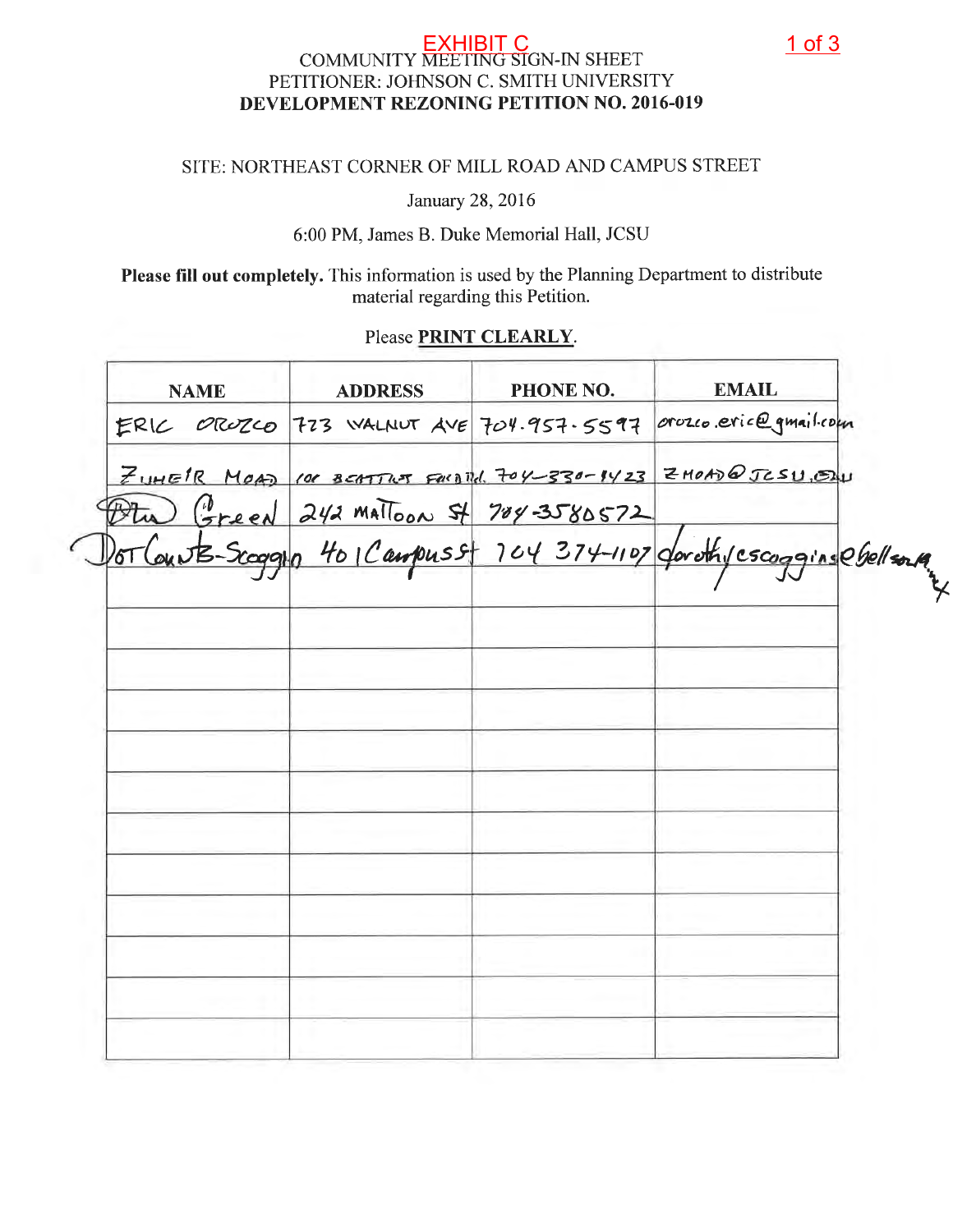## EXHIBIT C<br>COMMUNITY MEETING SIGN-IN SHEET PETITIONER: JOHNSON C. SMITH UNIVERSITY DEVELOPMENT REZONING PETITION NO. 2016-019

### SITE: NORTHEAST CORNER OF MILL ROAD AND CAMPUS STREET

January 28, 2016

### 6:00 PM, James B. Duke Memorial Hall, JCSU

Please fill out completely. This information is used by the Planning Department to distribute material regarding this Petition.

### Please PRINT CLEARLY.

| <b>NAME</b>                                   | <b>ADDRESS</b> | PHONE NO.    | <b>EMAIL</b>         |
|-----------------------------------------------|----------------|--------------|----------------------|
|                                               | 2821           | 104-591-1040 | NOLIES CALLAQ        |
| Anecesse 230<br>Anecesse 230<br>Novie Stoap 1 |                | $\lambda$    | $\sqrt{\phantom{a}}$ |
|                                               |                |              |                      |
|                                               |                |              |                      |
|                                               |                |              |                      |
|                                               |                |              |                      |
|                                               |                |              |                      |
|                                               |                |              |                      |
|                                               |                |              |                      |
|                                               |                |              |                      |
|                                               |                |              |                      |
|                                               |                |              |                      |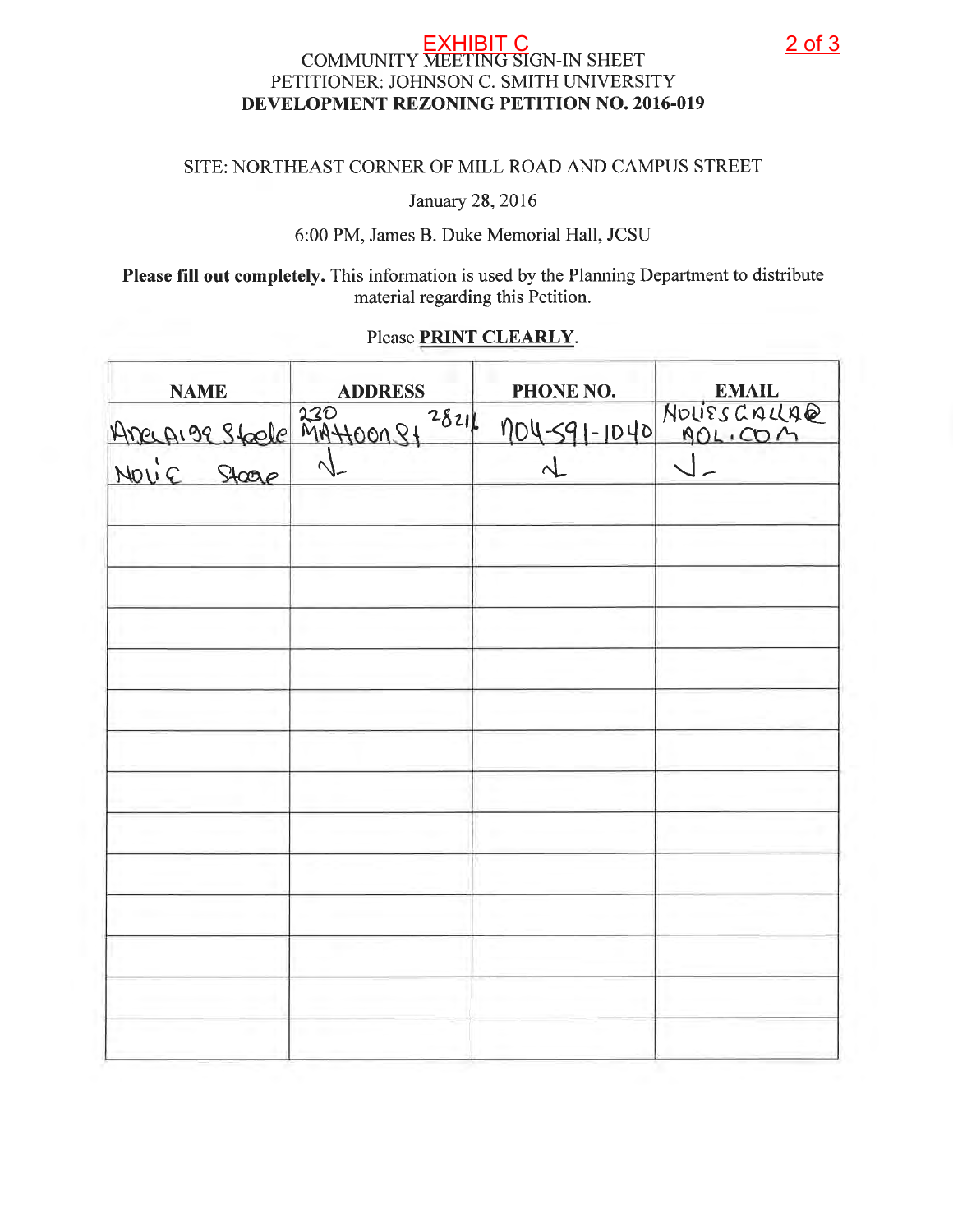## EXHIBIT C<br>COMMUNITY MEETING SIGN-IN SHEET PETITIONER: JOHNSON C. SMITH UNIVERSITY DEVELOPMENT REZONING PETITION NO. 2016-019

### SITE: NORTHEAST CORNER OF MILL ROAD AND CAMPUS STREET

January 28, 2016

6:00 PM, James B. Duke Memorial Hall, JCSU

Please fill out completely. This information is used by the Planning Department to distribute material regarding this Petition.

### Please PRINT CLEARLY.

| <b>NAME</b>                             | <b>ADDRESS</b>                                 | PHONE NO.   | <b>EMAIL</b>                                                                                          |  |
|-----------------------------------------|------------------------------------------------|-------------|-------------------------------------------------------------------------------------------------------|--|
|                                         | Werliom MCWeft 218 Matton St                   |             |                                                                                                       |  |
| arry garrier                            | 218 Malton 5                                   |             | 704-333 0680 Jeen 28216 42 yeler<br>704-399-0680 Jen 28216 9410<br>704-502-2143 clch 46 @ columbinedu |  |
| $\mathbb{E}$ liott $H \cdot \mathbb{P}$ | $30$ Mill Rd                                   |             |                                                                                                       |  |
|                                         | Oaroth Dreap 242 mattoms 7704.3580572          |             |                                                                                                       |  |
| The Diverse 31.                         |                                                |             |                                                                                                       |  |
|                                         | Tiffany Lagan 100 Beathesford Rd. 704.378.1004 |             | Dduncan Elsuledy                                                                                      |  |
|                                         | Laura McLean 100 Beattics Ford Rd 704-378-1295 |             | Imcleane pcsu.edu                                                                                     |  |
|                                         | Justin Harlow 2300 Rozelles Ferry 678 656 4830 |             | harlow.justin@guq.l.com                                                                               |  |
| KAREN MANSH                             | $312800$ NON $81$                              | 704747-9976 | Kavenmarshqzerychus con                                                                               |  |
|                                         | Sprones Turna 327 Compus 704 375-0276          |             | Sturner 19@ bell South net                                                                            |  |
| Evelyn Turner                           | 321 Campus St 704 375-0276                     |             | evelyn of turner@gmail. Com                                                                           |  |
| Ashley CuAir                            | 327 Ruslyn Ave 204-963-1005                    |             | acurais7296 yaha.com                                                                                  |  |
|                                         |                                                |             |                                                                                                       |  |
|                                         |                                                |             |                                                                                                       |  |
|                                         |                                                |             |                                                                                                       |  |
|                                         |                                                |             |                                                                                                       |  |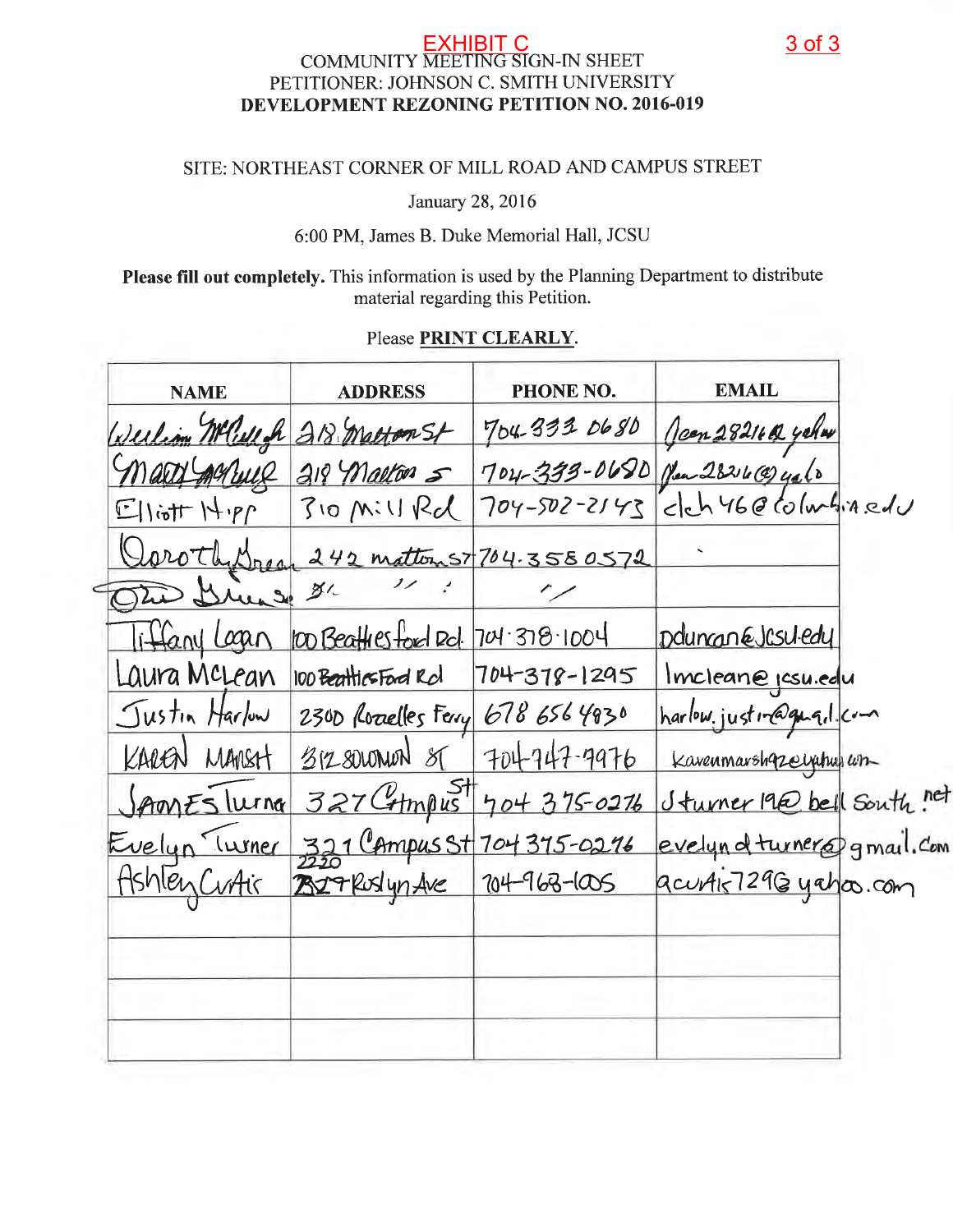

## RZ#2016-019 **JCSU Mill Road Rezoning**

**Rezoning Community Meeting January 28, 2016** 6:00 P.M.  $-8.00$  P.M. James B. Duke Memorial Hall - Community Room

# **Meeting Agenda**

- Introductions and Overview Mr. Anayochukwu C. Ezeigbo  $\mathbf{L}$
- Program Overview for the Use of the Site П.
	- The School of Social Work Dean Helen Caldwell  $a<sub>z</sub>$
	- The Metropolitan College Dean Laura McLean  $b_{\cdot}$
- Proposed Plan Darrel J. Williams, FAIA, Neighboring Concepts  $III.$
- **Next Steps** IV.
- Questions and Answers  $V_{\perp}$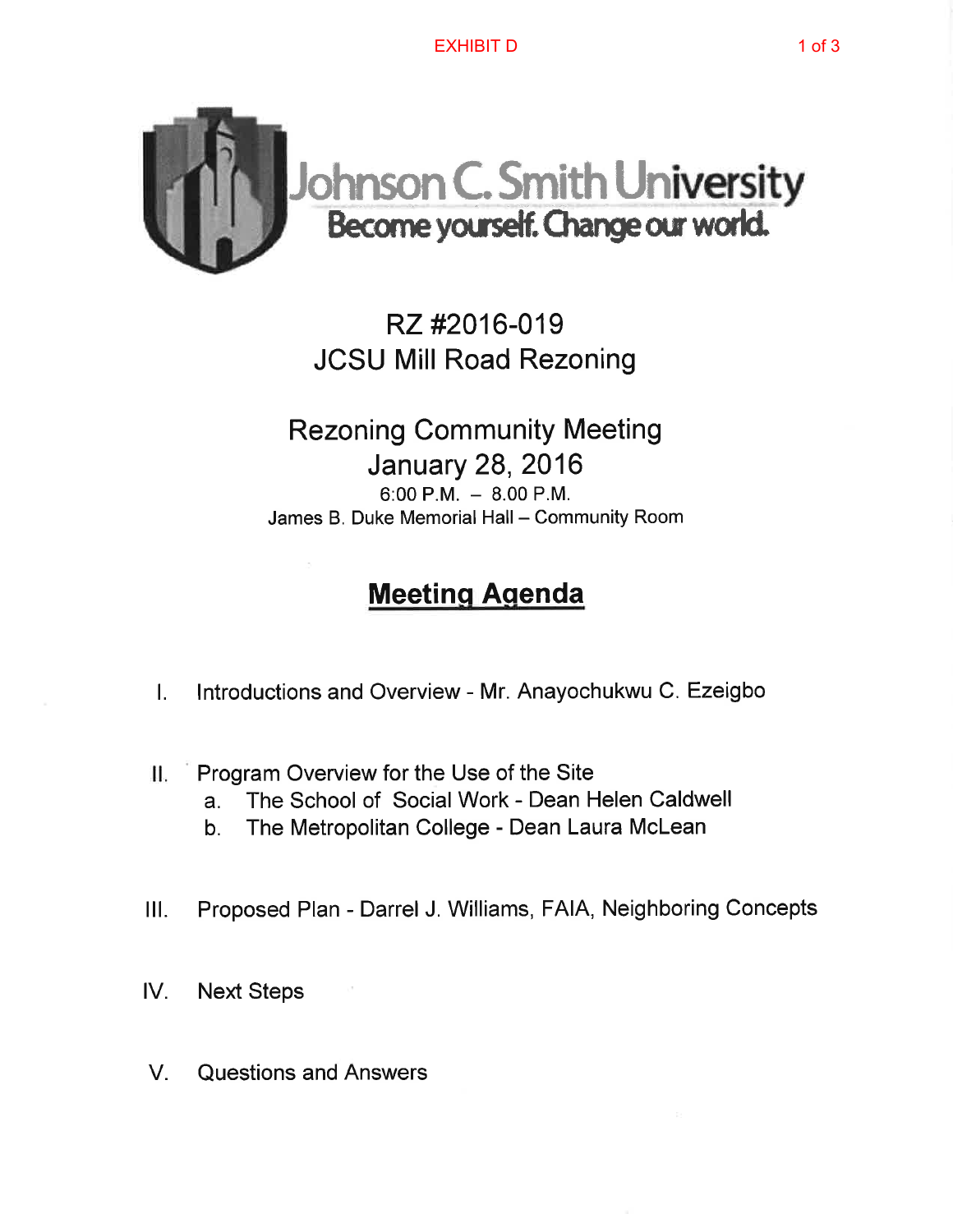



**Johnson C. Smith University**<br>Become yourself. Change our world.

## Seven Clear Expectations for Radical Transformation of the University in the Next Five Years

The University has clear expectations for the progress it will make in the next five years under the leadership of the new president. These expectations are in line with a vision of the University as a prominent, small, liberal arts institution on a par with those most highly regarded nationally. The more near term expectations for change include:

- A more vibrant and productive connection to the Charlotte community with a special emphasis on partnerships with the local business community, while at the same time maintaining continued visibility and prominence on the national stage. Included are community development projects in the neighborhoods immediately adjacent to the JCSU campus (the University's neighbors) in concert with continued planned and controlled physical development of the campus.
- An improved financial position to include a more diverse set of investors and revenue sources, continued increases in the University's endowment position, and continued development of the business model for the finances of the University.
- The enhanced implementation of the system of performance measurements and achievements in all arenas of the University that focuses on results and uses metrics and the verification of achievement to drive higher levels of performance.
- The strengthening of both academic faculty and administrative staff: a faculty which has  $\mathbf{q}_\mathrm{in}$  . more depth, does more research, and creates stronger academic departments and which effectively partners with an engaged entrepreneurial administrative team that thinks divergently and acts quickly.
- Enhancement of the University's already vibrant approach to technology by restructuring  $\bullet$ the nature of all academic departments to fully integrate information technology - not only as tool for use in a given academic area, but an integral part and function of the discipline.
- Improve the quality of students attending the University as indicated by their  $\bullet$ performance coming into the University, their retention through student careers, and their achievements at departure...to include their continued active connection to JCSU as alumni.
- Improve the quality and performance of the athletic program of the university.